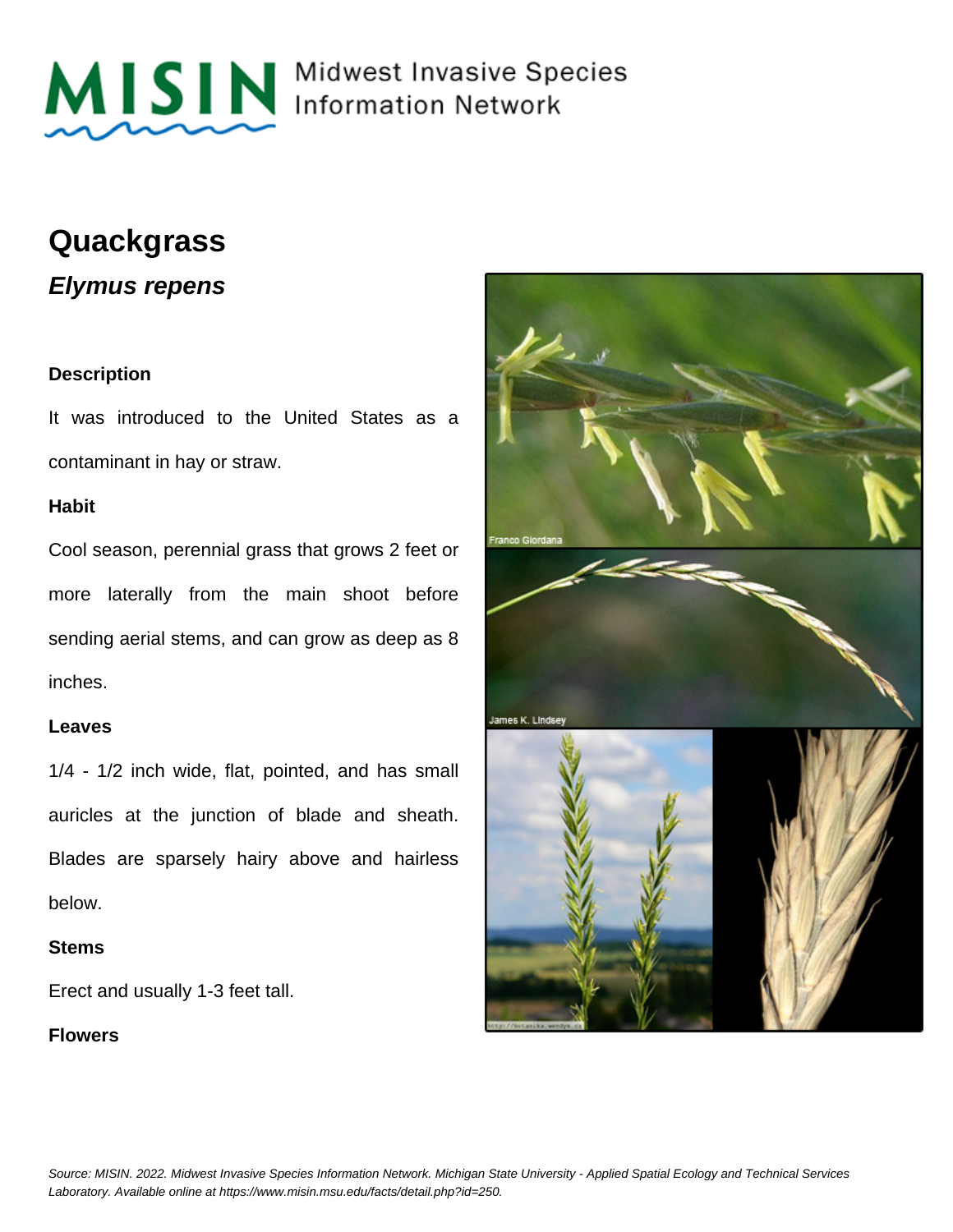

# MISIN Midwest Invasive Species

Spikelets are arranged in two long rows and born flat-wise to the stem. Florets are awnless to short-awned.

# **Fruits and Seeds**

Seeds are elliptical, pale yellow to brown. Each stem can produce up to 400 seeds, although 20-40 is common. Seeds may remain dormant in the soil for 2-3 years.

### **Habitat**

Native to Europe, Northern Africa, and temperate Asia to India. Found in disturbed areas, riverbanks, fields, pastures, waste areas, mixed-grass prairies and open woodlands. Can also invade gardens, yards, crop fields, roadsides, ditches, and other disturbed, moist areas.

## **Reproduction**

By seed and extensively creeping rhizomes.

# **Similar**

Can be distinguished from many other grasses by its prominent pale yellow or straw-colored rhizomes with a tough brownish sheath at each joint. The sheathed joints give the rhizomes a scaly appearance.

# **Monitoring and Rapid Response**

Till in spring and fall if possible; use control burns with approved burn plan. Can be effectively controlled using any of several readily available general use herbicides such as glyphosate in the spring or fall.

#### **Credits**

The information provided in this factsheet was gathered from the U.S Forest Service Weed of the